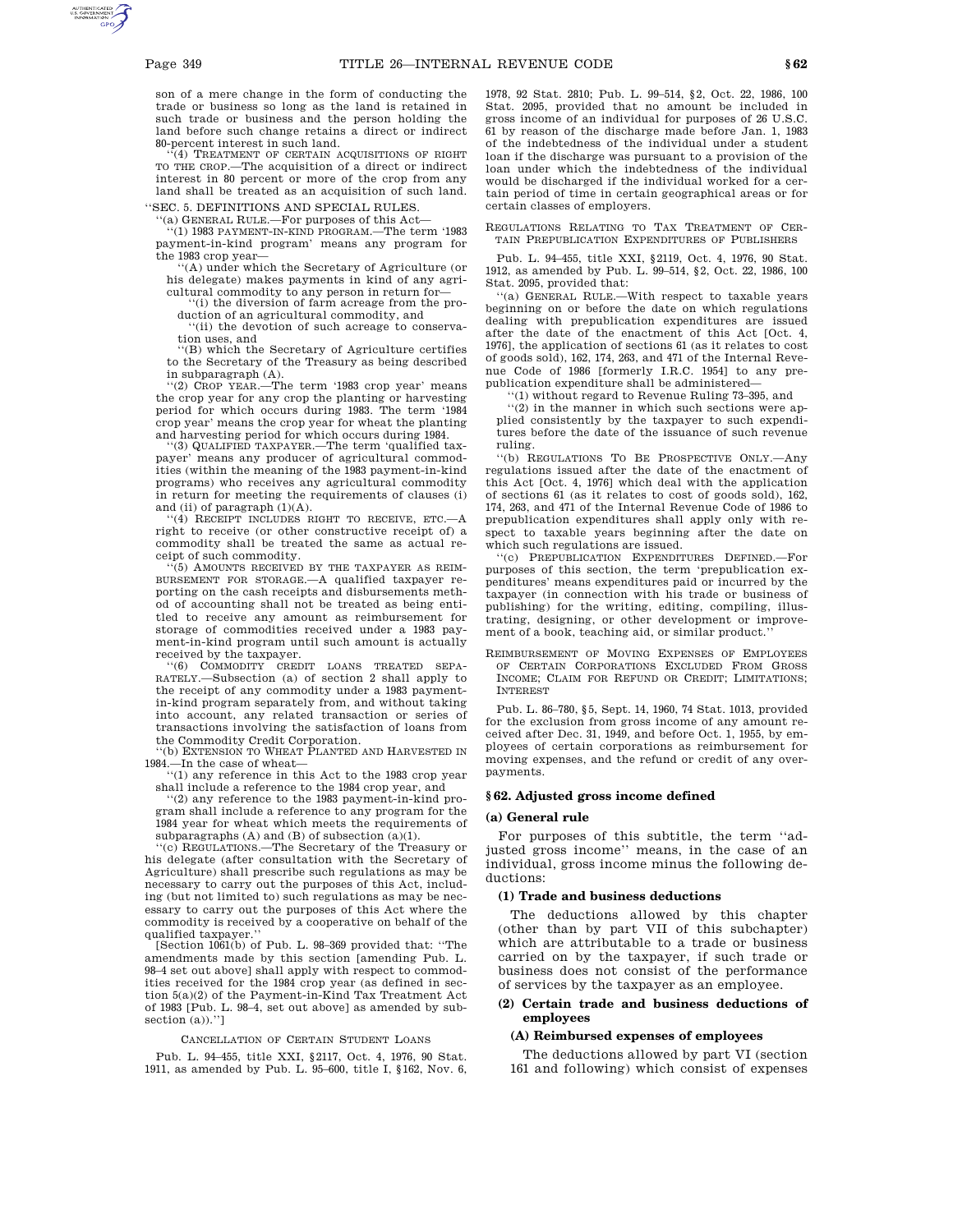paid or incurred by the taxpayer, in connection with the performance by him of services as an employee, under a reimbursement or other expense allowance arrangement with his employer. The fact that the reimbursement may be provided by a third party shall not be determinative of whether or not the preceding sentence applies.

### **(B) Certain expenses of performing artists**

The deductions allowed by section 162 which consist of expenses paid or incurred by a qualified performing artist in connection with the performances by him of services in the performing arts as an employee.

### **(C) Certain expenses of officials**

The deductions allowed by section 162 which consist of expenses paid or incurred with respect to services performed by an official as an employee of a State or a political subdivision thereof in a position compensated in whole or in part on a fee basis.

# **(D) Certain expenses of elementary and secondary school teachers**

In the case of taxable years beginning during 2002, 2003, 2004, 2005, 2006, 2007, 2008, or 2009, the deductions allowed by section 162 which consist of expenses, not in excess of \$250, paid or incurred by an eligible educator in connection with books, supplies (other than nonathletic supplies for courses of instruction in health or physical education), computer equipment (including related software and services) and other equipment, and supplementary materials used by the eligible educator in the classroom.

### **(E) Certain expenses of members of reserve components of the Armed Forces of the United States**

The deductions allowed by section 162 which consist of expenses, determined at a rate not in excess of the rates for travel expenses (including per diem in lieu of subsistence) authorized for employees of agencies under subchapter I of chapter 57 of title 5, United States Code, paid or incurred by the taxpayer in connection with the performance of services by such taxpayer as a member of a reserve component of the Armed Forces of the United States for any period during which such individual is more than 100 miles away from home in connection with such services.

### **(3) Losses from sale or exchange of property**

The deductions allowed by part VI (sec. 161 and following) as losses from the sale or exchange of property.

### **(4) Deductions attributable to rents and royalties**

The deductions allowed by part VI (sec. 161 and following), by section 212 (relating to expenses for production of income), and by section 611 (relating to depletion) which are attributable to property held for the production of rents or royalties.

### **(5) Certain deductions of life tenants and income beneficiaries of property**

In the case of a life tenant of property, or an income beneficiary of property held in trust, or an heir, legatee, or devisee of an estate, the deduction for depreciation allowed by section 167 and the deduction allowed by section 611.

# **(6) Pension, profit-sharing, and annuity plans of self-employed individuals**

In the case of an individual who is an employee within the meaning of section  $401(c)(1)$ , the deduction allowed by section 404.

### **(7) Retirement savings**

The deduction allowed by section 219 (relating to deduction of certain retirement savings).

# **[(8) Repealed. Pub. L. 104–188, title I, § 1401(b)(4), Aug. 20, 1996, 110 Stat. 1788]**

# **(9) Penalties forfeited because of premature withdrawal of funds from time savings accounts or deposits**

The deductions allowed by section 165 for losses incurred in any transaction entered into for profit, though not connected with a trade or business, to the extent that such losses include amounts forfeited to a bank, mutual savings bank, savings and loan association, building and loan association, cooperative bank or homestead association as a penalty for premature withdrawal of funds from a time savings account, certificate of deposit, or similar class of deposit.

# **(10) Alimony**

The deduction allowed by section 215.

# **(11) Reforestation expenses**

The deduction allowed by section 194.

# **(12) Certain required repayments of supplemental unemployment compensation benefits**

The deduction allowed by section 165 for the repayment to a trust described in paragraph  $(9)$  or  $(17)$  of section  $501(c)$  of supplemental unemployment compensation benefits received from such trust if such repayment is required because of the receipt of trade readjustment allowances under section 231 or 232 of the Trade Act of 1974 (19 U.S.C. 2291 and 2292).

# **(13) Jury duty pay remitted to employer**

Any deduction allowable under this chapter by reason of an individual remitting any portion of any jury pay to such individual's employer in exchange for payment by the employer of compensation for the period such individual was performing jury duty. For purposes of the preceding sentence, the term ''jury pay'' means any payment received by the individual for the discharge of jury duty.

# **(14) Deduction for clean-fuel vehicles and certain refueling property**

The deduction allowed by section 179A.

# **(15) Moving expenses**

The deduction allowed by section 217.

### **(16) Archer MSAs**

The deduction allowed by section 220.

# **(17) Interest on education loans**

The deduction allowed by section 221.

**(18) Higher education expenses**

The deduction allowed by section 222.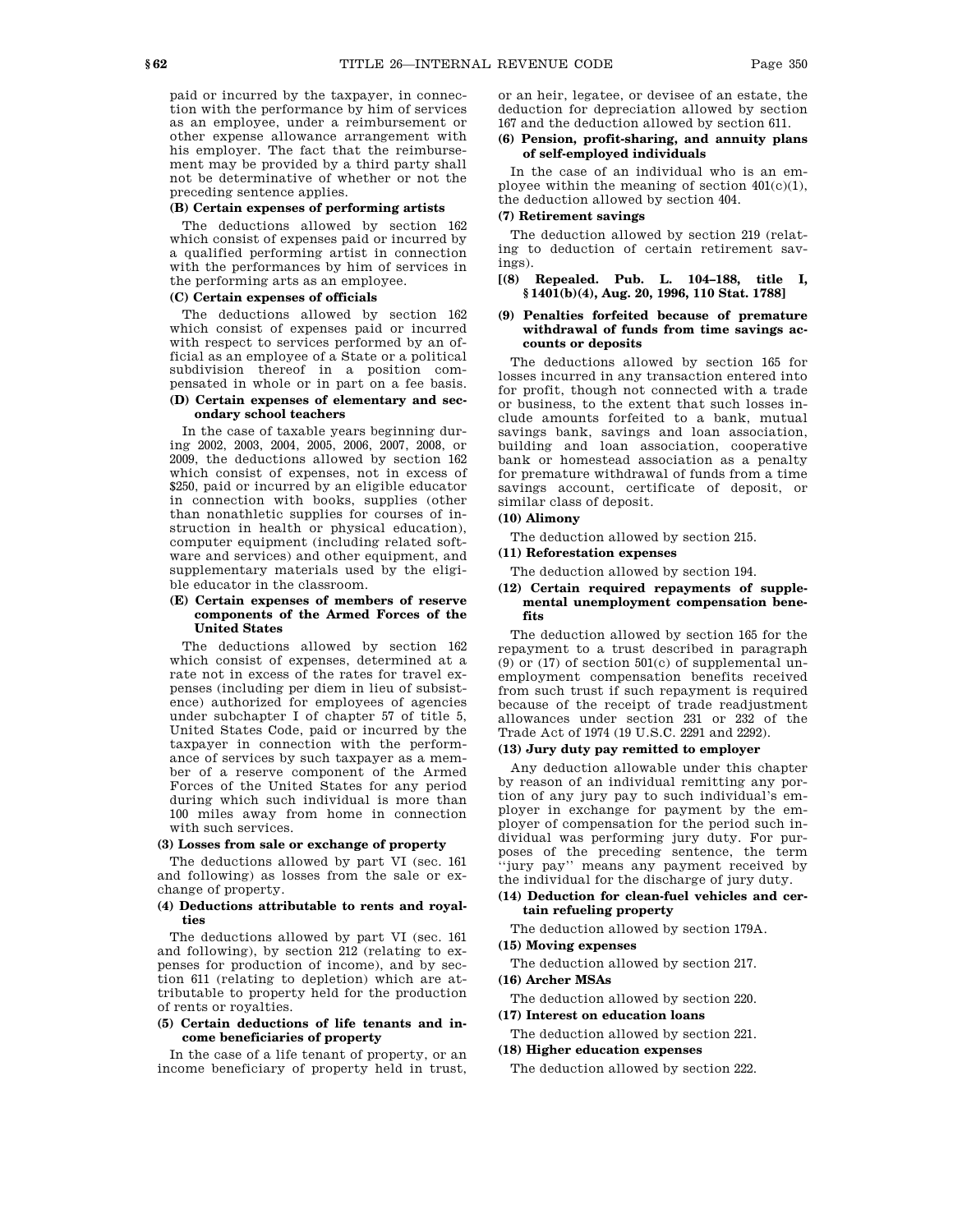# **(19) Health savings accounts**

The deduction allowed by section 223.

# **(20) Costs involving discrimination suits, etc.**

Any deduction allowable under this chapter for attorney fees and court costs paid by, or on behalf of, the taxpayer in connection with any action involving a claim of unlawful discrimination (as defined in subsection (e)) or a claim of a violation of subchapter III of chapter 37 of title 31, United States Code<sup>1</sup> or a claim made under section 1862(b)(3)(A) of the Social Security Act (42 U.S.C. 1395y(b)(3)(A)). The preceding sentence shall not apply to any deduction in excess of the amount includible in the taxpayer's gross income for the taxable year on account of a judgment or settlement (whether by suit or agreement and whether as lump sum or periodic payments) resulting from such claim.

### **(21) Attorneys fees relating to awards to whistleblowers**

Any deduction allowable under this chapter for attorney fees and court costs paid by, or on behalf of, the taxpayer in connection with any award under section 7623(b) (relating to awards to whistleblowers). The preceding sentence shall not apply to any deduction in excess of the amount includible in the taxpayer's gross income for the taxable year on account of such award.

Nothing in this section shall permit the same item to be deducted more than once.

# **(b) Qualified performing artist**

# **(1) In general**

For purposes of subsection  $(a)(2)(B)$ , the term ''qualified performing artist'' means, with respect to any taxable year, any individual if—

(A) such individual performed services in the performing arts as an employee during the taxable year for at least 2 employers,

(B) the aggregate amount allowable as a deduction under section 162 in connection with the performance of such services exceeds 10 percent of such individual's gross income attributable to the performance of such services, and

(C) the adjusted gross income of such individual for the taxable year (determined without regard to subsection  $(a)(2)(B)$  does not exceed \$16,000.

# **(2) Nominal employer not taken into account**

An individual shall not be treated as performing services in the performing arts as an employee for any employer during any taxable year unless the amount received by such individual from such employer for the performance of such services during the taxable year equals or exceeds \$200.

# **(3) Special rules for married couples**

### **(A) In general**

Except in the case of a husband and wife who lived apart at all times during the taxable year, if the taxpayer is married at the close of the taxable year, subsection  $(a)(2)(B)$ shall apply only if the taxpayer and his spouse file a joint return for the taxable year.

### **(B) Application of paragraph (1)**

In the case of a joint return—

(i) paragraph (1) (other than subparagraph (C) thereof) shall be applied separately with respect to each spouse, but

(ii) paragraph  $(1)(C)$  shall be applied with respect to their combined adjusted gross income.

# **(C) Determination of marital status**

For purposes of this subsection, marital status shall be determined under section 7703(a).

### **(D) Joint return**

For purposes of this subsection, the term ''joint return'' means the joint return of a husband and wife made under section 6013.

# **(c) Certain arrangements not treated as reimbursement arrangements**

For purposes of subsection  $(a)(2)(A)$ , an arrangement shall in no event be treated as a reimbursement or other expense allowance arrangement if—

(1) such arrangement does not require the employee to substantiate the expenses covered by the arrangement to the person providing the reimbursement, or

(2) such arrangement provides the employee the right to retain any amount in excess of the substantiated expenses covered under the arrangement.

The substantiation requirements of the preceding sentence shall not apply to any expense to the extent that substantiation is not required under section 274(d) for such expense by reason of the regulations prescribed under the 2nd sentence thereof.

### **(d) Definition; special rules**

**(1) Eligible educator**

### **(A) In general**

For purposes of subsection  $(a)(2)(D)$ , the term ''eligible educator'' means, with respect to any taxable year, an individual who is a kindergarten through grade 12 teacher, instructor, counselor, principal, or aide in a school for at least 900 hours during a school year.

### **(B) School**

The term ''school'' means any school which provides elementary education or secondary education (kindergarten through grade 12), as determined under State law.

### **(2) Coordination with exclusions**

A deduction shall be allowed under subsection  $(a)(2)(D)$  for expenses only to the extent the amount of such expenses exceeds the amount excludable under section 135, 529(c)(1), or 530(d)(2) for the taxable year.

### **(e) Unlawful discrimination defined**

For purposes of subsection  $(a)(20)$ , the term ''unlawful discrimination'' means an act that is unlawful under any of the following:

<sup>1</sup>So in original. Probably should be followed by a comma.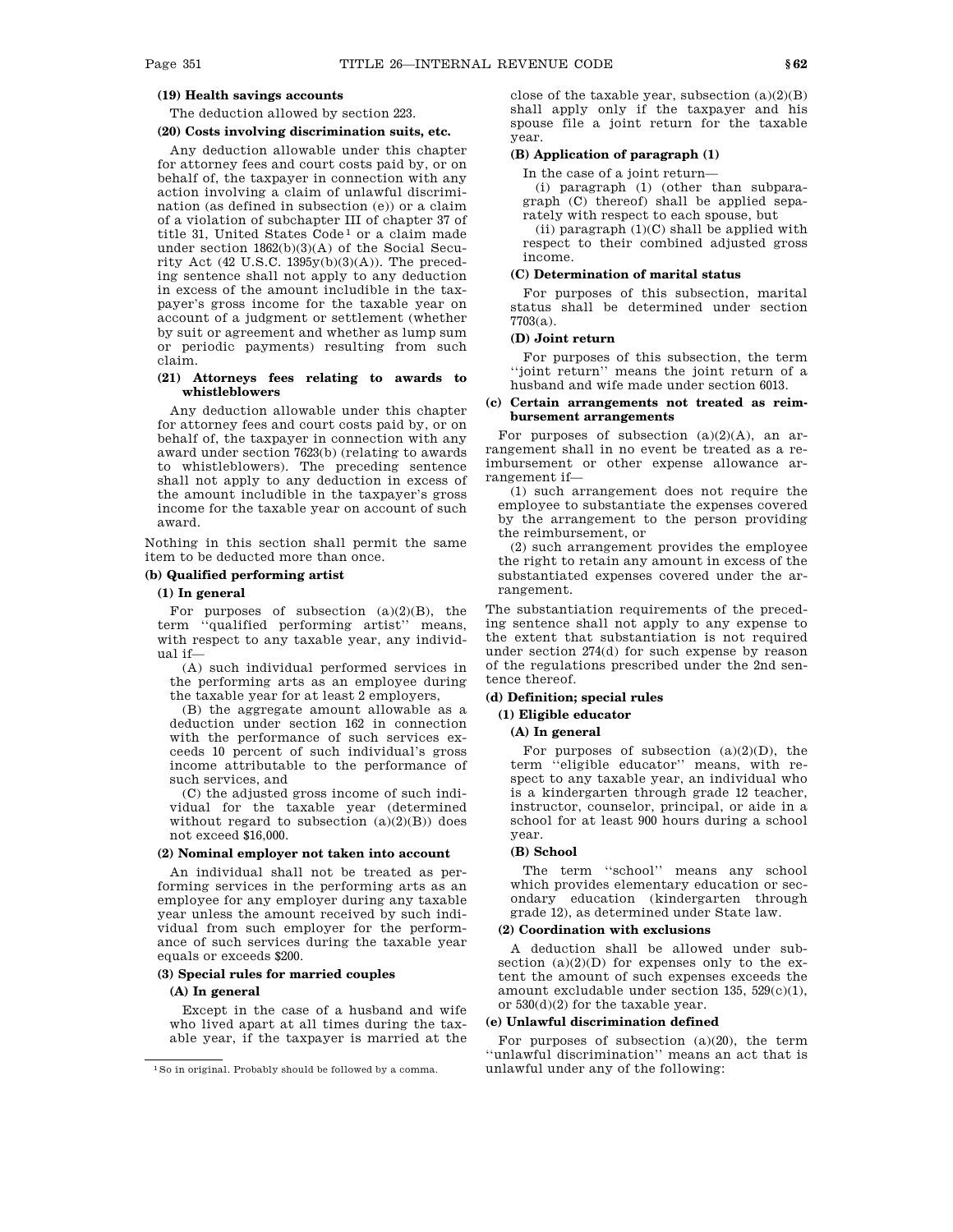(1) Section 302 of the Civil Rights Act of 1991 (2 U.S.C. 1202).2

(2) Section 201, 202, 203, 204, 205, 206, or 207 of the Congressional Accountability Act of 1995 (2 U.S.C. 1311, 1312, 1313, 1314, 1315, 1316, or 1317).

(3) The National Labor Relations Act (29 U.S.C. 151 et seq.).

(4) The Fair Labor Standards Act of 1938 (29 U.S.C. 201 et seq.).

(5) Section 4 or 15 of the Age Discrimination in Employment Act of 1967 (29 U.S.C. 623 or 633a).

(6) Section 501 or 504 of the Rehabilitation Act of 1973 (29 U.S.C. 791 or 794).

(7) Section 510 of the Employee Retirement Income Security Act of 1974 (29 U.S.C. 1140).

(8) Title IX of the Education Amendments of 1972 (20 U.S.C. 1681 et seq.).

(9) The Employee Polygraph Protection Act of 1988 (29 U.S.C. 2001 et seq.).

(10) The Worker Adjustment and Retraining Notification Act (29 U.S.C. 2102 et seq.).

(11) Section 105 of the Family and Medical Leave Act of 1993 (29 U.S.C. 2615).

(12) Chapter 43 of title 38, United States Code (relating to employment and reemployment

rights of members of the uniformed services). (13) Section 1977, 1979, or 1980 of the Revised Statutes (42 U.S.C. 1981, 1983, or 1985).

(14) Section 703, 704, or 717 of the Civil Rights Act of 1964 (42 U.S.C. 2000e–2, 2000e–3, or 2000e–16).

(15) Section 804, 805, 806, 808, or 818 of the Fair Housing Act (42 U.S.C. 3604, 3605, 3606, 3608, or 3617).

(16) Section 102, 202, 302, or 503 of the Americans with Disabilities Act of 1990 (42 U.S.C. 12112, 12132, 12182, or 12203).

(17) Any provision of Federal law (popularly known as whistleblower protection provisions) prohibiting the discharge of an employee, the discrimination against an employee, or any other form of retaliation or reprisal against an employee for asserting rights or taking other actions permitted under Federal law.

(18) Any provision of Federal, State, or local law, or common law claims permitted under Federal, State, or local law—

(i) providing for the enforcement of civil rights, or

(ii) regulating any aspect of the employment relationship, including claims for wages, compensation, or benefits, or prohibiting the discharge of an employee, the discrimination against an employee, or any other form of retaliation or reprisal against an employee for asserting rights or taking other actions permitted by law.

(Aug. 16, 1954, ch. 736, 68A Stat. 17; Pub. L. 87–792, §7(b), Oct. 10, 1962, 76 Stat. 828; Pub. L. 88–272, title II, §213(b), Feb. 26, 1964, 78 Stat. 52; Pub. L. 91–172, title V, §531(b), Dec. 30, 1969, 83 Stat. 655; Pub. L. 93–406, title II, §§2002(a)(2), 2005(c)(9), Sept. 2, 1974, 88 Stat. 959, 992; Pub. L. 93–483, §6(a), Oct. 26, 1974, 88 Stat. 1458; Pub. L. 94–455, title V, §502(a), title XV, §1501(b)(1), title XIX, §1901(a)(8), (9), Oct. 4, 1976, 90 Stat. 1559, 1735, 1765; Pub. L. 95–615, §203(b), Nov. 8, 1978, 92 Stat. 3106; Pub. L. 96–451, title III, §301(b), Oct. 14, 1980, 94 Stat. 1990; Pub. L. 96–608, §3(a), Dec. 28, 1980, 94 Stat. 3551; Pub. L. 97–34, title I, §§103(b), 112(b)(2), title III, §311(h)(1), Aug. 13, 1981, 95 Stat. 187, 195, 282; Pub. L. 97–354, §5(a)(17), Oct. 19, 1982, 96 Stat. 1693; Pub. L. 98–369, div. A, title IV, §491(d)(2), July 18, 1984, 98 Stat. 849; Pub. L. 99–514, title I, §§131(b)(1), 132(b), (c), title III, §301(b)(1), title XVIII, §1875(c)(3), Oct. 22, 1986, 100 Stat. 2113, 2115, 2116, 2217, 2894; Pub. L. 100–485, title VII, §702(a), Oct. 13, 1988, 102 Stat. 2426; Pub. L. 100–647, title I, §1001(b)(3)(A), title VI, §6007(b), Nov. 10, 1988, 102 Stat. 3349, 3687; Pub. L. 101–508, title XI, §11802(e)(1), Nov. 5, 1990, 104 Stat. 1388–530; Pub. L. 102–318, title V, §521(b)(2), July 3, 1992, 106 Stat. 310; Pub. L. 102–486, title XIX, §1913(a)(2), Oct. 24, 1992, 106 Stat. 3019; Pub. L. 103–66, title XIII, §13213(c)(1), Aug. 10, 1993, 107 Stat. 474; Pub. L. 104–188, title I, §1401(b)(4), Aug. 20, 1996, 110 Stat. 1788; Pub. L. 104–191, title III, §301(b), Aug. 21, 1996, 110 Stat. 2048; Pub. L. 105–34, title II, §202(b), title IX, §975(a), Aug. 5, 1997, 111 Stat. 808, 898; Pub. L. 106–554, §1(a)(7) [title II, §202(b)(1)], Dec. 21, 2000, 114 Stat. 2763, 2763A–629; Pub. L. 107–16, title IV, §431(b), June 7, 2001, 115 Stat. 68; Pub. L. 107-147, title IV, §406(a), (b), Mar. 9, 2002, 116 Stat. 43; Pub. L. 108–121, title I, §109(b), Nov. 11, 2003, 117 Stat. 1341; Pub. L. 108–173, title XII, §1201(b), Dec. 8, 2003, 117 Stat. 2476; Pub. L. 108–311, title III, §307(a), Oct. 4, 2004, 118 Stat. 1179; Pub. L. 108–357, title VII, §703(a), (b), Oct. 22, 2004, 118 Stat. 1546, 1547; Pub. L. 109–135, title IV, §412(q), Dec. 21, 2005, 119 Stat. 2638; Pub. L. 109–432, div. A, title I, §108(a), title IV, §406(a)(3), Dec. 20, 2006, 120 Stat. 2939, 2959; Pub. L. 110–343, div. C, title II, §203(a), Oct. 3, 2008, 122 Stat. 3864.)

### AMENDMENT OF SECTION

*For termination of amendment by section 901 of Pub. L. 107–16, see Effective and Termination Dates of 2001 Amendment note below.*

#### REFERENCES IN TEXT

Section 302 of the Civil Rights Act of 1991, referred to in subsec. (e)(1), was formerly classified to section 1202 of Title 2, The Congress, and was transferred to section 2000e–16b of Title 42, The Public Health and Welfare.

The National Labor Relations Act, referred to in subsec. (e)(3), is act July 5, 1935, ch. 372, 49 Stat. 449, as amended, which is classified generally to subchapter II (§151 et seq.) of chapter 7 of Title 29, Labor. For complete classification of this Act to the Code, see section 167 of Title 29 and Tables.

The Fair Labor Standards Act of 1938, referred to in subsec. (e)(4), is act June 25, 1938, ch. 676, 52 Stat. 1060, as amended, which is classified generally to chapter 8 (§201 et seq.) of Title 29, Labor. For complete classification of this Act to the Code, see section 201 of Title 29 and Tables.

The Education Amendments of 1972, referred to in subsec. (e)(8), is Pub. L. 92–318, June 23, 1972, 86 Stat. 235, as amended. Title IX of the Act, known as the Patsy Takemoto Mink Equal Opportunity in Education Act, is classified principally to chapter 38 (§1681 et seq.) of Title 20, Education. For complete classification of title IX to the Code, see Short Title note set out under section 1681 of Title 20 and Tables.

The Employee Polygraph Protection Act of 1988, referred to in subsec. (e)(9), is Pub. L. 100–347, June 27, 1988, 102 Stat. 646, as amended, which is classified generally to chapter 22 (§2001 et seq.) of Title 29, Labor. For complete classification of this Act to the Code, see

<sup>2</sup>See References in Text note below.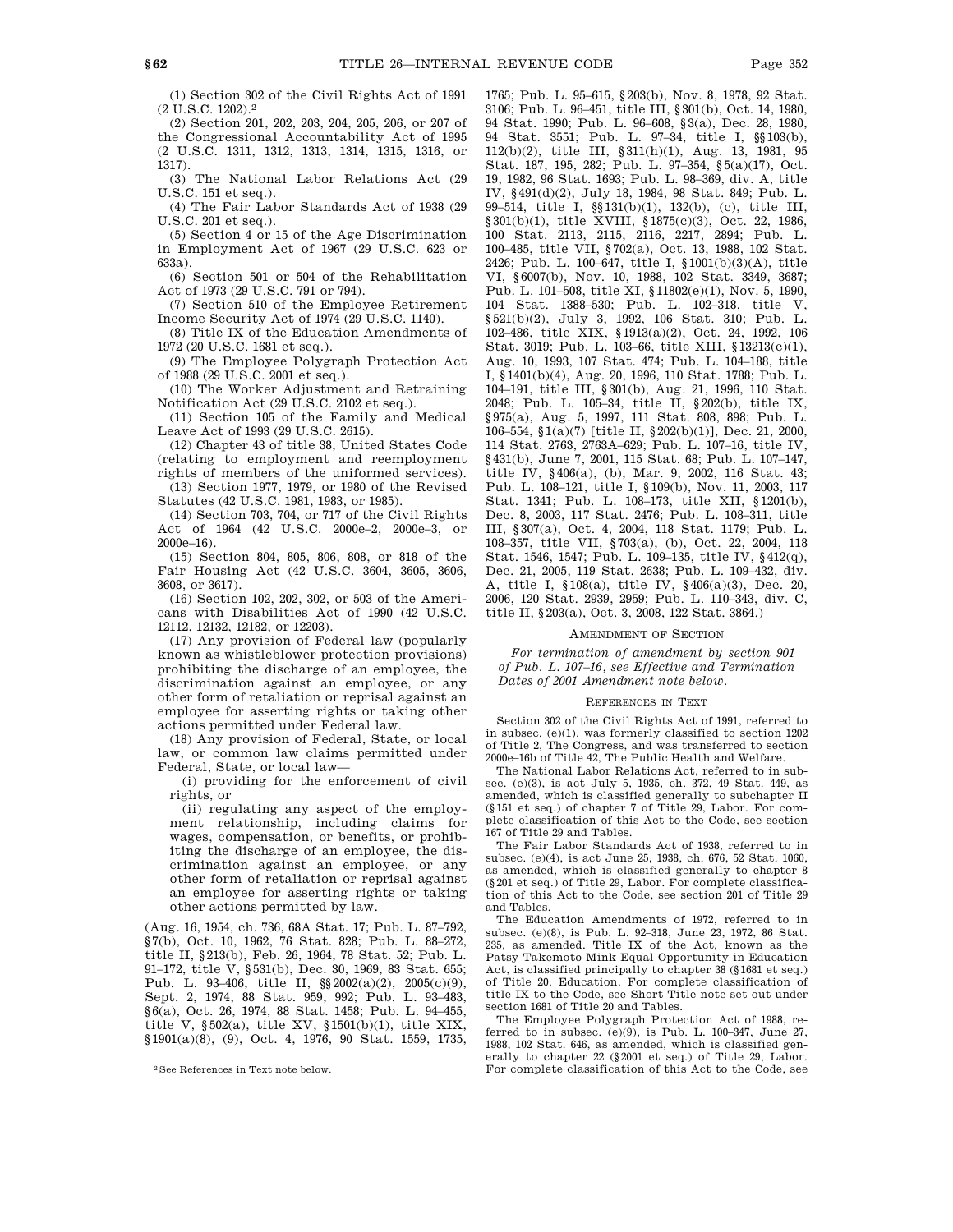Short Title note set out under section 2001 of Title 29 and Tables.

The Worker Adjustment and Retraining Notification Act, referred to in subsec. (e)(10), is Pub. L. 100–379, Aug. 4, 1988, 102 Stat. 890, as amended, which is classified generally to chapter 23 (§2101 et seq.) of Title 29, Labor. For complete classification of this Act to the Code, see Short Title note set out under section 2101 of Title 29 and Tables.

#### **AMENDMENTS**

2008—Subsec. (a)(2)(D). Pub. L. 110–343 substituted ''2007, 2008, or 2009'' for ''or 2007''.

2006—Subsec. (a)(2)(D). Pub. L. 109–432, §108(a), substituted ''2005, 2006, or 2007'' for ''or 2005''

Subsec. (a)(21). Pub. L. 109–432, §406(a)(3), added par. (21).

2005—Subsec. (a)(19), (20). Pub. L. 109–135,  $§412(q)(1)$ , redesignated par. (19) relating to costs involving discrimination suits, etc., as par. (20) and moved to follow par. (19) relating to health savings accounts.

Subsec. (e). Pub. L. 109-135,  $\frac{12}{q(2)}$ , substituted "subsection  $(a)(20)$ " for "subsection  $(a)(19)$ " in introductory provisions.

2004—Subsec. (a)(2)(D). Pub. L. 108–311 substituted '', 2003, 2004, or 2005'' for ''or 2003''.

Subsec. (a)(19). Pub. L. 108–357, §703(a), added par. (19) relating to costs involving discrimination suits, etc.

Subsec. (e). Pub. L. 108–357, §703(b), added subsec. (e). 2003—Subsec. (a)(2)(E). Pub. L. 108–121 added subpar. (E).

Subsec. (a)(19). Pub. L. 108–173 added par. (19).

2002—Subsec. (a)(2)(D). Pub. L. 107–147, §406(a), added subpar. (D).

Subsec. (d). Pub. L. 107–147, §406(b), added subsec. (d). 2001—Subsec. (a)(18). Pub. L. 107–16, §§431(b), 901, temporarily added par. (18). See Effective and Termination Dates of 2001 Amendment note below.

2000—Subsec. (a)(16). Pub. L. 106–554 amended heading and text of par. (16) generally. Prior to amendment, text read as follows: ''The deduction allowed by section 220.''

1997—Subsec. (a)(2)(C). Pub. L. 105–34, §975(a), added subpar. (C).

Subsec. (a)(17). Pub. L. 105–34, §202(b), added par. (17). 1996—Subsec. (a)(8). Pub. L. 104–188 struck out par. (8) which read as follows: ''CERTAIN PORTION OF LUMP-SUM DISTRIBUTIONS FROM PENSION PLANS TAXED UNDER SEC-TION 402(D).—The deduction allowed by section  $402(d)(3)$ .

Subsec. (a)(16). Pub. L. 104–191 added par. (16).

1993—Subsec. (a)(15). Pub. L. 103–66 added par. (15).

1992—Subsec. (a)(8). Pub. L. 102–318 substituted  $``402(d)"$  for  $``402(e)"$  in heading and in text.

Subsec. (a)(14). Pub. L. 102–486 added par. (14).

1990—Subsec. (a)(13). Pub. L. 101–508, §11802(e)(1), amended par. (13) generally. Prior to amendment, par. (13) read as follows: ''The deduction allowed by section  $220.$ ''

1988—Subsec. (a)(2)(A). Pub. L. 100–647, §1001(b)(3)(A), inserted at end ''The fact that the reimbursement may be provided by a third party shall not be determinative of whether or not the preceding sentence applies.''

Subsec. (a)(13). Pub. L. 100–647, §6007(b), added par. (13).

Subsec. (c). Pub. L. 100–485 added subsec. (c).

1986—Subsec. (a). Pub. L. 99–514, §132(b)(2)(A), designated existing provisions as subsec. (a) and added heading.

Subsec. (a)(2). Pub. L. 99–514, §132(b)(1), amended par. (2) generally, substituting ''Certain trade'' for ''Trade'' in heading and inserting ''of employees'' in subpar. (A) heading, substituting provision relating to deduction of certain expenses of performing artists for provision relating to deduction of expenses for travel away from home in subpar. (B), and striking out subpar. (C) relating to deduction of travel expenses and subpar. (D) relating to deduction of expenses of outside salesmen.

Subsec. (a)(3) to (5). Pub. L. 99–514, §301(b)(1), redesignated pars. (4) to (6) as (3) to (5), respectively, and struck out former par. (3) which related to long-term capital gains and read as follows: ''The deduction allowed by section 1202.''

Subsec. (a)(6). Pub. L. 99–514, §301(b)(1), redesignated par. (7) as (6). Former par. (6) redesignated (5).

Pub. L. 99–514, §1875(c)(3), struck out ''to the extent attributable to contributions made on behalf of such individual'' after ''section 404''.

Subsec. (a)(7). Pub. L. 99–514, §301(b)(1), redesignated par. (10) as (7). Former par. (7) redesignated (6).

Subsec. (a)(8). Pub. L. 99–514, §301(b)(1), redesignated par. (11) as (8). Former par. (8) struck out.

Pub. L. 99–514, §132(c), struck out par. (8) which related to moving expense deduction and read as follows: ''The deduction allowed by section 217.''

Subsec. (a)(9) to (15). Pub. L. 99–514, §301(b)(1), redesignated pars.  $(12)$  to  $(15)$  as  $(9)$  to  $(12)$ , respectively. Former pars. (10) and (11) redesignated (7) and (8), respectively.

Subsec. (a)(16). Pub. L. 99–514, §131(b)(1), struck out par. (16) which related to deduction for two-earner married couples and read as follows: ''The deduction allowed by section 221.''

Subsec. (b). Pub. L. 99–514, §132(b)(2)(B), added subsec. (b).

1984—Par. (7). Pub. L. 98–369, §491(d)(2), substituted ''and annuity'' for ''annuity, and bond purchase'' in heading, and substituted ''the deduction allowed by section 404'' for ''the deductions allowed by section 404 and section 405(c)'' in text.

1983—Par. (9). Pub. L. 97–354 repealed par. (9) relating to the deduction allowed by section 1379(b)(3).

1981—Par. (10). Pub. L. 97–34, §311(h)(1), struck out ''and the deduction allowed by section 220 (relating to retirement savings for certain married individuals)'' after ''retirement savings''.

Par. (14). Pub. L. 97–34, §112(b)(2), redesignated par. (15) as (14). Former par. (14), relating to deduction for certain expenses of living abroad, was struck out.

Par. (15). Pub. L. 97-34, §112(b)(2), redesignated par. (16) as (15). Former par. (15) redesignated (14).

Par. (16). Pub. L. 97–34, §§103(b), 112(b)(2), added par. (16). Former par. (16) redesignated (15).

1980—Par. (15). Pub. L. 96–451 added par. (15).

Par. (16). Pub. L. 96–608 added par. (16).

1978—Par. (14). Pub. L. 95–615 added par. (14).

1976—Par. (10). Pub. L. 94–455, §1501(b)(1), inserted ref-

erence to the deduction allowed by section 220 (relating to retirement savings for certain married individuals).

Pars. (11), (12). Pub. L. 94–455, §1901(a)(8), (9), redesignated par. (11) relating to penalties forfeited because of premature withdrawal of funds from time savings accounts or deposits, as par. (12), and substituted ''trade or business, to the extent'' for ''trade or business to the extent''.

Par. (13). Pub. L. 94–455, §502(a), added par. (13).

1974—Par. (10). Pub. L. 93–406, §2002(a)(2), added par.  $(10).$ 

Par. (11). Pub. L. 93–483 added par. (11) relating to penalties forfeited because of premature withdrawal of funds from time savings accounts or deposits. Another par. (11) relating to certain portions of lump-sum distributions from pension plans taxed under section 402(e) of this title, was added by Pub. L. 93–406, §2005(c)(9).

1969—Par. (9). Pub. L. 91–172 added par. (9).

1964—Par. (8). Pub. L. 88–272 added par. (8).

1962—Par. (7). Pub. L. 87–792 added par. (7).

#### EFFECTIVE DATE OF 2008 AMENDMENT

Pub. L. 110–343, div. C, title II, §203(b), Oct. 3, 2008, 122 Stat. 3864, provided that: ''The amendment made by subsection (a) [amending this section] shall apply to taxable years beginning after December 31, 2007.''

#### EFFECTIVE DATE OF 2006 AMENDMENT

Pub. L. 109–432, div. A, title I, §108(b), Dec. 20, 2006, 120 Stat. 2939, provided that: ''The amendment made by this section [amending this section] shall apply to taxable years beginning after December 31, 2005.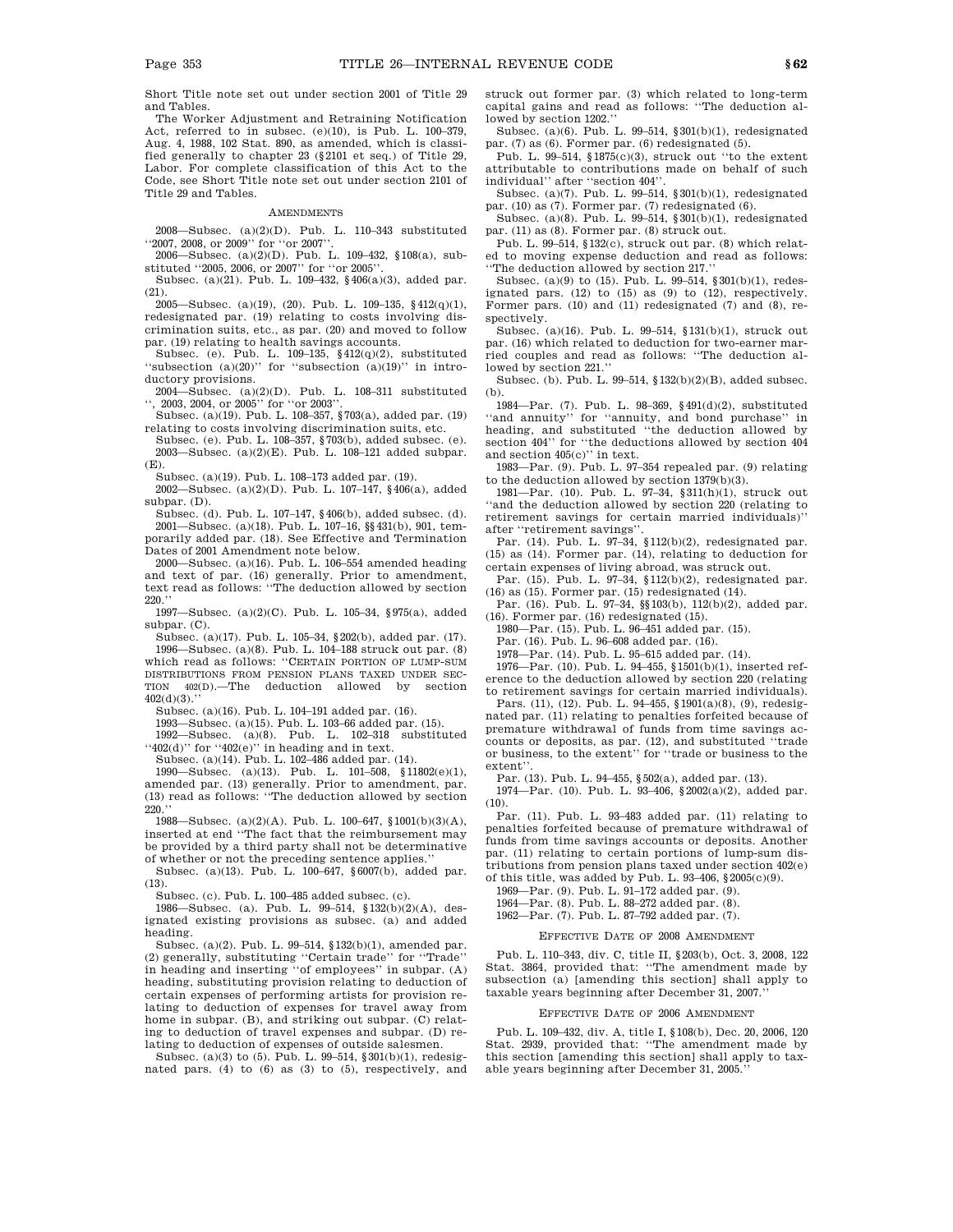Pub. L. 109–432, div. A, title IV, §406(d), Dec. 20, 2006, 120 Stat. 2960, provided that: ''The amendments made by subsection (a) [amending this section and sections 7443A and 7623 of this title] shall apply to information provided on or after the date of the enactment of this Act [Dec. 20, 2006].''

#### EFFECTIVE DATE OF 2004 AMENDMENTS

Pub. L. 108–357, title VII, §703(c), Oct. 22, 2004, 118 Stat. 1548, provided that: ''The amendments made by this section [amending this section] shall apply to fees and costs paid after the date of the enactment of this Act [Oct. 22, 2004] with respect to any judgment or settlement occurring after such date.''

Pub. L. 108–311, title III, §307(b), Oct. 4, 2004, 118 Stat. 1179, provided that: ''The amendment made by subsection (a) [amending this section] shall apply to expenses paid or incurred in taxable years beginning after December 31, 2003.''

### EFFECTIVE DATE OF 2003 AMENDMENTS

Pub. L. 108–173, title XII, §1201(k), Dec. 8, 2003, 117 Stat. 2479, provided that: ''The amendments made by this section [enacting sections 223 and 4980G of this title, amending this section and sections 106, 125, 220, 848, 3231, 3306, 3401, 4973, 4975, 6051, and 6693 of this title, and renumbering former section 223 of this title as 224] shall apply to taxable years beginning after December 31, 2003.''

Pub. L. 108–121, title I, §109(c), Nov. 11, 2003, 117 Stat. 1342, provided that: ''The amendments made by this section [amending this section and section 162 of this title] shall apply to amounts paid or incurred in taxable years beginning after December 31, 2002.''

### EFFECTIVE DATE OF 2002 AMENDMENT

Pub. L. 107–147, title IV, §406(c), Mar. 9, 2002, 116 Stat. 44, provided that: ''The amendments made by this section [amending this section] shall apply to taxable years beginning after December 31, 2001.''

#### EFFECTIVE AND TERMINATION DATES OF 2001 AMENDMENT

Pub. L. 107–16, title IV, §431(d), June 7, 2001, 115 Stat. 69, provided that: ''The amendments made by this section [enacting section 222 of this title, amending this section and sections 86, 135, 137, 219, 221, and 469 of this title, and renumbering former section 222 of this title as 223] shall apply to payments made in taxable years beginning after December 31, 2001.''

Amendment by Pub. L. 107–16 inapplicable to taxable, plan, or limitation years beginning after Dec. 31, 2010, and the Internal Revenue Code of 1986 to be applied and administered to such years as if such amendment had never been enacted, see section 901 of Pub. L. 107–16, set out as a note under section 1 of this title.

### EFFECTIVE DATE OF 1997 AMENDMENT

Section 202(e) of Pub. L. 105–34 provided that: ''The amendments made by this section [enacting section 221 of this title, amending this section and section 6050S of this title, and renumbering former section 221 of this title as section 222 of this title] shall apply to any qualified education loan (as defined in section  $221(e)(1)$ <br>of the Internal Revenue Code of 1986, as added by this section) incurred on, before, or after the date of the en-actment of this Act [Aug. 5, 1997], but only with respect to—

''(1) any loan interest payment due and paid after December 31, 1997, and

''(2) the portion of the 60-month period referred to in section 221(d) of the Internal Revenue Code of 1986

(as added by this section) after December 31, 1997.'' Section 975(b) of Pub. L. 105–34 provided that: ''The amendment made by this section [amending this section] shall apply to expenses paid or incurred in taxable years beginning after December 31, 1986.''

#### EFFECTIVE DATE OF 1996 AMENDMENTS

Section 301(j) of Pub. L. 104–191 provided that: ''The amendments made by this section [enacting sections 220 and 4980E of this title, amending this section and sections 106, 125, 848, 3231, 3306, 3401, 4973, 4975, 6051, and 6693 of this title, and renumbering section 220 of this title as section 221] shall apply to taxable years beginning after December 31, 1996.''

Amendment by Pub. L. 104–188 applicable to taxable years beginning after Dec. 31, 1999, with retention of certain transition rules, see section 1401(c) of Pub. L. 104–188, set out as a note under section 402 of this title.

#### EFFECTIVE DATE OF 1993 AMENDMENT

Section 13213(e) of Pub. L. 103–66 provided that: ''The amendments made by this section [amending this section and sections 67, 82, 132, 217, 1001, 1016, and 4977 of this title] shall apply to expenses incurred after December 31, 1993; except that the amendments made by subsection (d) [amending sections 82, 132, and 4977 of this title] shall apply to reimbursements or other payments in respect of expenses incurred after such date.''

#### EFFECTIVE DATE OF 1992 AMENDMENTS

Amendment by Pub. L. 102–486 applicable to property placed in service after June 30, 1993, see section 1913(c) of Pub. L. 102–486, set out as an Effective Date note under section 30 of this title.

Amendment by Pub. L. 102–318 applicable to distributions after Dec. 31, 1992, see section 521(e) of Pub. L. 102–318, set out as a note under section 402 of this title.

### FFECTIVE DATE OF 1988 AMENDMENT

Amendment by section 1001(b)(3)(A) of Pub. L. 100–647 effective, except as otherwise provided, as if included in the provision of the Tax Reform Act of 1986, Pub. L. 99–514, to which such amendment relates, see section 1019(a) of Pub. L. 100–647, set out as a note under section 1 of this title.

Section 6007(d) of Pub. L. 100–647 provided that: ''The amendments made by this section [enacting section 220 of this title, amending this section, and renumbering former section 220 of this title as section 221 of this title] shall apply as if included in the amendments made by section 132 of the Tax Reform Act of 1986 [Pub. L. 99–514].''

Section 702(b) of Pub. L. 100–485 provided that: ''The amendment made by subsection (a) [amending this section] shall apply to taxable years beginning after December 31, 1988.''

#### EFFECTIVE DATE OF 1986 AMENDMENT

Amendment by sections  $131(b)(1)$  and  $132(b)$ , (c) of Pub. L. 99–514 applicable to taxable years beginning after Dec. 31, 1986, see section 151(a) of Pub. L. 99–514, set out as a note under section 1 of this title.

Section 301(c) of Pub. L. 99–514 provided that: ''The amendments made by this section [amending this section and sections 170, 172, 219, 220, 223, 642, 643, 691, 871, 1211, 1212, and 1402 of this title and repealing section 1202 of this title] shall apply to taxable years beginning after December 31, 1986.''

Section  $1875(c)(12)$  of Pub. L. 99-514 provided that: ''The amendments made by paragraphs (3), (4), and (6) [amending this section and sections 219 and 408 of this title] shall take effect as if included in the amendments made by section 238 of the Tax Equity and Fiscal Responsibility Act of 1982 [section 238 of Pub. L. 97–248, see section 241 of Pub. L. 97–248, set out as an Effective Date note under section 416 of this title].''

### EFFECTIVE DATE OF 1984 AMENDMENT

''Section 491(f)(1) of Pub. L. 98–369 provided that: ''The amendments and repeals made by subsections (a), (b), and (d) [amending this section, sections 55, 72, 172, 219, 402, 403, 406, 407, 408, 412, 414, 415, 457, 2039, 2517, 3121, 3306, 3401, 4972, 4973, 4975, 6047, 6058, 6104, 6652, 7207, 7476, and 7701 of this title, section 3107 of Title 31, Money and Finance, and section 409 of Title 42, The Public Health and Welfare, and repealing sections 405 and 409 of this title] shall apply to obligations issued after December 31, 1983.''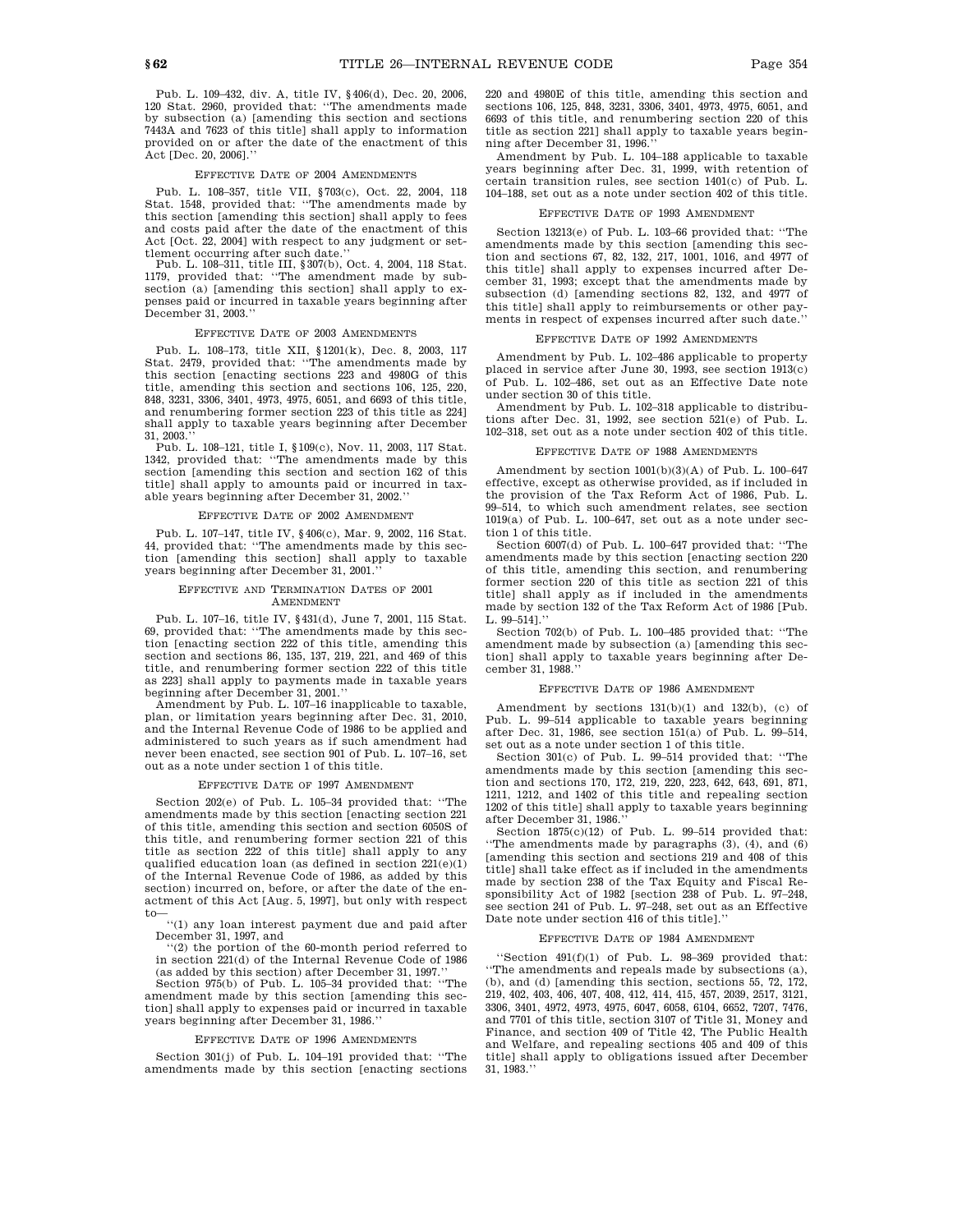Par. (9) as in effect before date of repeal by Pub. L. 97–354 to remain in effect for years beginning before Jan. 1, 1984, see section 6(b)(1) of Pub. L. 97–354, set out as an Effective Date note under section 3761 of this title.

#### EFFECTIVE DATE OF 1981 AMENDMENT

Section 103(d) of Pub. L. 97–34 provided that: ''The amendments made by this section [enacting section 219 of this title and amending this section and sections 85 and 105 of this title] shall apply to taxable years beginning after December 31, 1981.''

Amendment by sections  $112(b)(2)$  and  $311(h)(1)$  of Pub. L. 97–34 applicable to taxable years beginning after Dec. 31, 1981, see sections 115 and 311(i)(1) of Pub. L. 97–34, set out as notes under sections 911 and 219, respectively, of this title.

#### EFFECTIVE DATE OF 1980 AMENDMENTS

Section 3(b) of Pub. L. 96–608 provided that: ''The amendment made by subsection (a) [amending this section] shall apply to repayments made in taxable years beginning after the date of the enactment of this Act [Dec. 28, 1980].''

Amendment by Pub. L. 96–451 applicable with respect to additions to capital account made after Dec. 31, 1979, see section 301(d) of Pub. L. 96–451, set out as an Effective Date note under section 194 of this title.

#### EFFECTIVE DATE OF 1978 AMENDMENT; ELECTION OF PRIOR LAW

Amendment by Pub. L. 95–615 applicable to taxable years beginning after Dec. 31, 1977, with provision for election of prior law, see section 209 of Pub. L. 95–615, set out as a note under section 911 of this title.

# EFFECTIVE DATE OF 1976 AMENDMENT

Section 502(c) of Pub. L. 94–455 provided that: ''The amendments made by this section [amending this section and section 3402 of this title] shall apply to taxable years beginning after December 31, 1976.''

Section 1501(d) of Pub. L. 94–455 provided that: "The amendments made by this section [enacting section 220 of this title, amending this section and sections 219, 408, 409, 3401, 4973, and 6047 of this title, and renumbering former section 220 as 221 of this title], other than the amendment made by subsection (b)(3), shall apply to taxable years beginning after December 31, 1976. The amendment made by subsection (b)(3) [amending section 415 of this title] shall apply to years beginning after December 31, 1976.''

Amendment by section 1901(a)(8), (9) of Pub. L. 94–455 applicable with respect to taxable years beginning after Dec. 31, 1976, see section 1901(d) of Pub. L. 94–455, set out as a note under section 2 of this title.

#### EFFECTIVE DATE OF 1974 AMENDMENTS

Section 6(b) of Pub. L. 93–483 provided that: ''The amendment made by this section [amending this section] applies to taxable years beginning after December 31, 1972.''

Amendment by section  $2002(a)(2)$  of Pub. L. 93-406 applicable to taxable years beginning after Dec. 31, 1974, see section 2002(i)(1) of Pub. L. 93–406, set out as an Effective Date note under section 219 of this title.

Amendment by section 2005(c)(9) of Pub. L. 93–406 applicable only with respect to distributions or payments made after Dec. 31, 1973, in taxable years beginning after Dec. 31, 1973, see section 2005(d) of Pub. L. 93–406, set out as a note under section 402 of this title.

#### EFFECTIVE DATE OF 1969 AMENDMENT

Amendment by Pub. L. 91–172 applicable with respect to taxable years of electing small business corporations beginning after Dec. 31, 1970, see section 531(d) of Pub. L. 91–172, set out as an Effective Date note under section 1379 of this title.

### EFFECTIVE DATE OF 1964 AMENDMENT

Section 213(d) of Pub. L. 88–272 provided that: ''The amendments made by subsections (a) [enacting section 217 and redesignating former section 217 as 218] and (b) [amending this section] shall apply to expenses incurred after December 31, 1963, in taxable years ending after such date. The amendment made by subsection (c) [amending section 3401 of this title] shall apply with respect to remuneration paid after the seventh day following the date of the enactment of this Act [Feb. 26, 1964].''

#### EFFECTIVE DATE OF 1962 AMENDMENT

Amendment by Pub. L. 87–792 applicable to taxable years beginning after Dec. 31, 1962, see section 8 of Pub. L. 87–792, set out as a note under section 22 of this title.

# SAVINGS PROVISION

For provisions that nothing in amendment by Pub. L. 101–508 be construed to affect treatment of certain transactions occurring, property acquired, or items of income, loss, deduction, or credit taken into account prior to Nov. 5, 1990, for purposes of determining liability for tax for periods ending after Nov. 5, 1990, see section 11821(b) of Pub. L. 101–508, set out as a note under section 45K of this title.

#### PLAN AMENDMENTS NOT REQUIRED UNTIL JANUARY 1, 1998

For provisions directing that if any amendments made by subtitle D [§§1401–1465] of title I of Pub. L. 104–188 require an amendment to any plan or annuity contract, such amendment shall not be required to be made before the first day of the first plan year beginning on or after Jan. 1, 1998, see section 1465 of Pub. L. 104–188, set out as a note under section 401 of this title.

### PLAN AMENDMENTS NOT REQUIRED UNTIL JANUARY 1, 1994

For provisions directing that if any amendments made by subtitle B [§§521–523] of title V of Pub. L. 102–318 require an amendment to any plan, such plan amendment shall not be required to be made before the first plan year beginning on or after Jan. 1, 1994, see section 523 of Pub. L. 102–318, set out as a note under section 401 of this title.

### PLAN AMENDMENTS NOT REQUIRED UNTIL JANUARY 1, 1989

For provisions directing that if any amendments made by subtitle A or subtitle C of title XI [§§1101–1147 and 1171–1177] or title XVIII [§§1800–1899A] of Pub. L. 99–514 require an amendment to any plan, such plan amendment shall not be required to be made before the first plan year beginning on or after Jan. 1, 1989, see section 1140 of Pub. L. 99–514, as amended, set out as a note under section 401 of this title.

#### COMMUTING EXPENSES

Pub. L. 95–427, §2, Oct. 7, 1978, 92 Stat. 996, as amended by Pub. L. 96–167, §2, Dec. 29, 1979, 93 Stat. 1275, provided that with respect to transportation costs paid or incurred after December 31, 1976, and on or before May 31, 1981, the application of sections 62, 162, and 262 and of chapters 21, 23, and 24 of the Internal Revenue Code of 1954 [now 1986] to transportation expenses in traveling between a taxpayer's residence and place of work be determined without regard to Revenue Ruling 76–453 or any other regulation, ruling, or decision reaching the same or similar result, and with full regard to the rules in effect before that Revenue Ruling.

Pub. L. 95–615, §2, Nov. 8, 1978, 92 Stat. 3097, provided that with respect to transportation costs paid or incurred after Dec. 31, 1976, and before Apr. 30, 1978, the application of sections 62, 162, and 262 and chapters 21, 23, and 24 of the Internal Revenue Code of 1954 [now 1986] to transportation expenses in traveling between a taxpayer's residence and place of work be determined